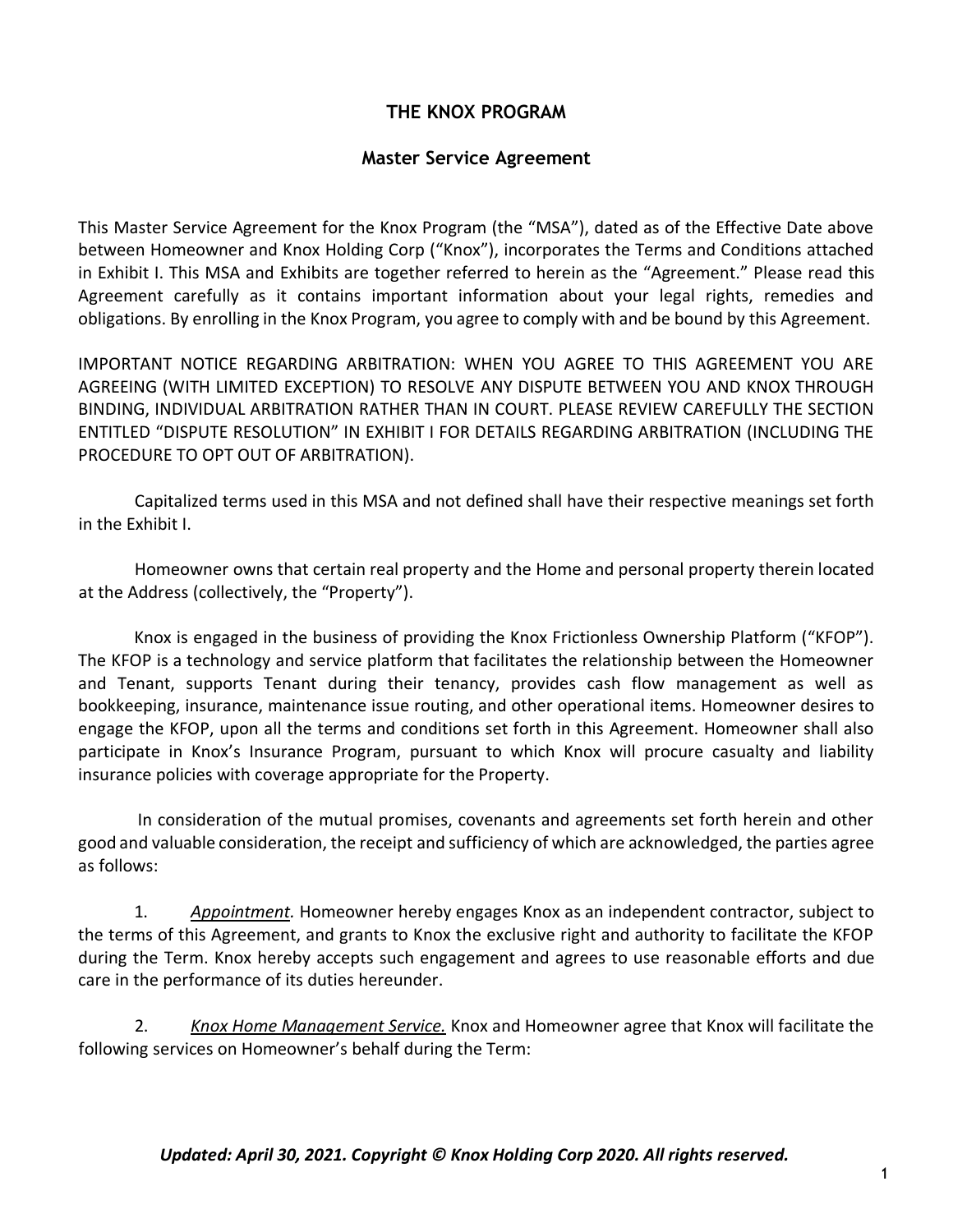a. Lease the Property. Using the process set forth below, Knox will use commercially reasonable efforts to find and secure an appropriate and qualified tenant(s) ("Tenant") as per Section 2(vii).

(i) Within fifteen (15) business days following full execution of the Agreement by Knox and Homeowner, Knox or a contractor will come to the Property for the purpose of taking photographs of the Property, assessing the physical condition of the Property, and determining whether any repairs, replacements or maintenance (the "Initial Prep") need to be performed prior to listing the Property for lease. (\*\**This inspection will not include an assessment of the legality, illegality or compliance of the Property with any Federal, State, or local laws.)* In the event Initial Prep is required prior to listing the Property, Knox will inform Homeowner in Writing of the need for such work and Homeowner will then cause such Initial Prep to be performed. At Homeowner's request, Knox or its assignee will provide an estimated cost for the Initial Prep and with Homeowner approval, Knox will cause the Initial Prep to be performed. This Initial Prep will not include any staging. The Initial Prep will be paid for with funds placed in Reserve as defined below in Section 2(b). After the completion of the Initial Prep, Homeowner represents and warrants that the Homeowner will maintain the Property in the same or better condition until the initial Tenant(s) take occupancy of the Property. If following the introductory assessment, Knox determines in its sole discretion that the Property is physically inappropriate for the KFOP, Knox will notify Homeowner in Writing (which may be via email) of such determination. Knox shall return all Reserve Funds to Homeowner within ten (10) business days following the date of such notice and this Agreement shall terminate and no longer be in further force and effect as of the date of such notice from Knox, except that those provisions that expressly survive expiration or earlier termination shall so survive. Knox's obligation to return the Reserve Funds as set forth in this Agreement shall survive such termination.

(ii) Following performance of the Initial Prep, Knox, shall set the rental rate and all other material terms on which the Property will be marketed and leased, list the Property as available for lease with an appropriate listing service(s) and otherwise market the Property using the photographs. Knox will determine what marketing strategies to utilize and the amount of the budget for same, to appropriately offer the Property for lease.

(iii) In addition to other authority granted by this Agreement, Homeowner authorizes Knox to: (1) advertise the Property by means and methods as Knox determines, including but not limited to creating and placing advertisements with interior and exterior photographic and audio-visual images of the Property and related information in any media and the Internet; (2) place a "For Rent" or "For Lease" sign on the Property which shall include information regarding Knox and its service(s) and remove all other signs offering the Property for rent, lease or sale, where permitted; (3) furnish comparative marketing and lease information about other propertiesto prospective Tenant(s); (4) disclose the rent price and terms of lease to other real estate professionals; (5) in response to inquiries from prospective Tenant(s) and other real estate professionals, disclose whether the Homeowner is considering more than one offer; (6) advertise, during or after the termination of this Agreement that Knox and its service was instrumental in renting the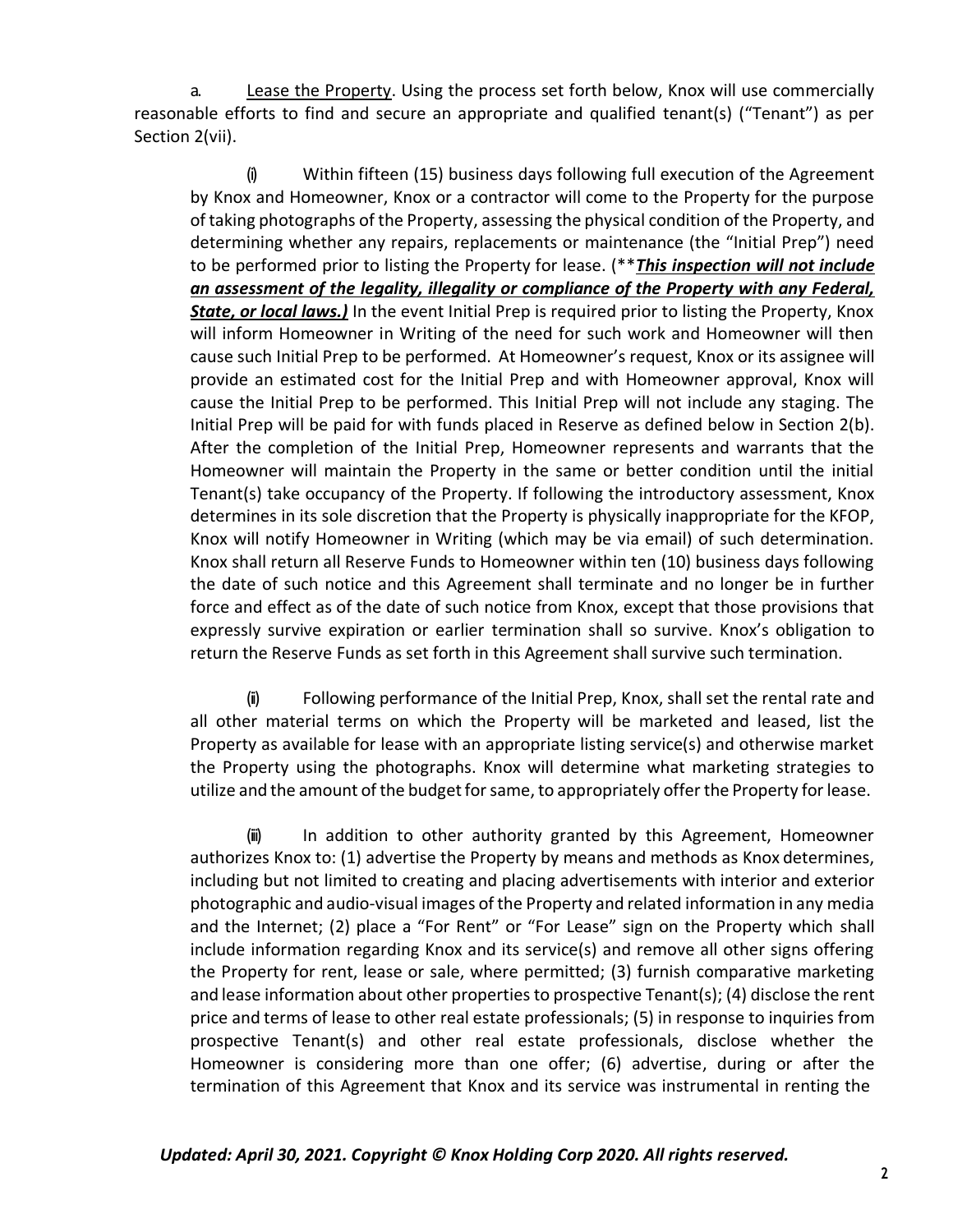Property; and (7) place information about the Property on an electronic transaction platform (typically an Internet-based system where professionals related to the transaction may receive, view, and input information).

(iv) Upon the execution of this Agreement, the Homeowner will, as soon as reasonably practical, but in no case longer than three (3) business days after execution, cease and terminate all current or 3<sup>rd</sup> party marketing activities and agreements, including, but not limited to the removal of all listings, pictures and marketing materials. In addition, the Homeowner agrees to transfer any current or future leasing activity, leads or prospective tenants exclusively to Knox.

(v) The Knox team will facilitate showings to prospective Tenant(s) who, in Knox's reasonable judgment, may be desirable Tenant(s). If Property is unoccupied, Homeowner agrees to deliver and maintain the Property in broom clean condition as per Section 2(i). If Homeowner is still occupying the Property during such showings, Homeowner agrees to fully cooperate with Knox in scheduling the showings and shall endeavor to keep the Property and all personal belongings in clean and neat condition. If Knox, in its sole discretion, deems the Property as a whole and/or any item therein to be unmarketable or in unsatisfactory condition, Homeowner shall have the property and/or item(s) professionally cleaned at the Homeowners sole expense within five (5) business days' notice from Knox. Failure of the Homeowner to have the Property professionally cleaned as contemplated aforesaid, will constitute an Event of Default as per Section 6. Homeowner recognizes that it may not be possible and/or practical for showings of the Property to occur during normal business hours. Nonetheless, Homeowner agrees to make all reasonable efforts to accommodate Knox in the showing of the Property.

(vi) Key box: A key box is a locked container placed on the Property that holds a key to the Property. A key box makes it more convenient for Knox to show, inspect, or repair the Property. The key box is opened by a special combination, key, or programmed device. Knox may enter the Property, at any time during the term of this agreement.

(1) Knox is authorized to place a key box on theProperty.

(vii) Knox will facilitate the completion of a rental application from the prospective Tenant(s) and Knox will perform commercially reasonable due diligence, including running credit and background checks and contacting the prospective Tenant(s) personal references and/or any prior landlords through third-party contractors to the extent permitted by applicable law, and Knox expressly disclaims warranties of any kind, either express or implied, about the completeness, accuracy or reliability of suchchecks.

Knox will notify Homeowner when it has identified a desirable prospective Tenant(s) and will deliver to Homeowner via electronic signature service a lease signed by Tenant(s) (the "Lease"). Homeowner will have a reasonable opportunity to approve each Tenant(s) recommended by Knox, which such approval shall not be unreasonably withheld, conditioned or delayed. Upon request, back-ground information collected for the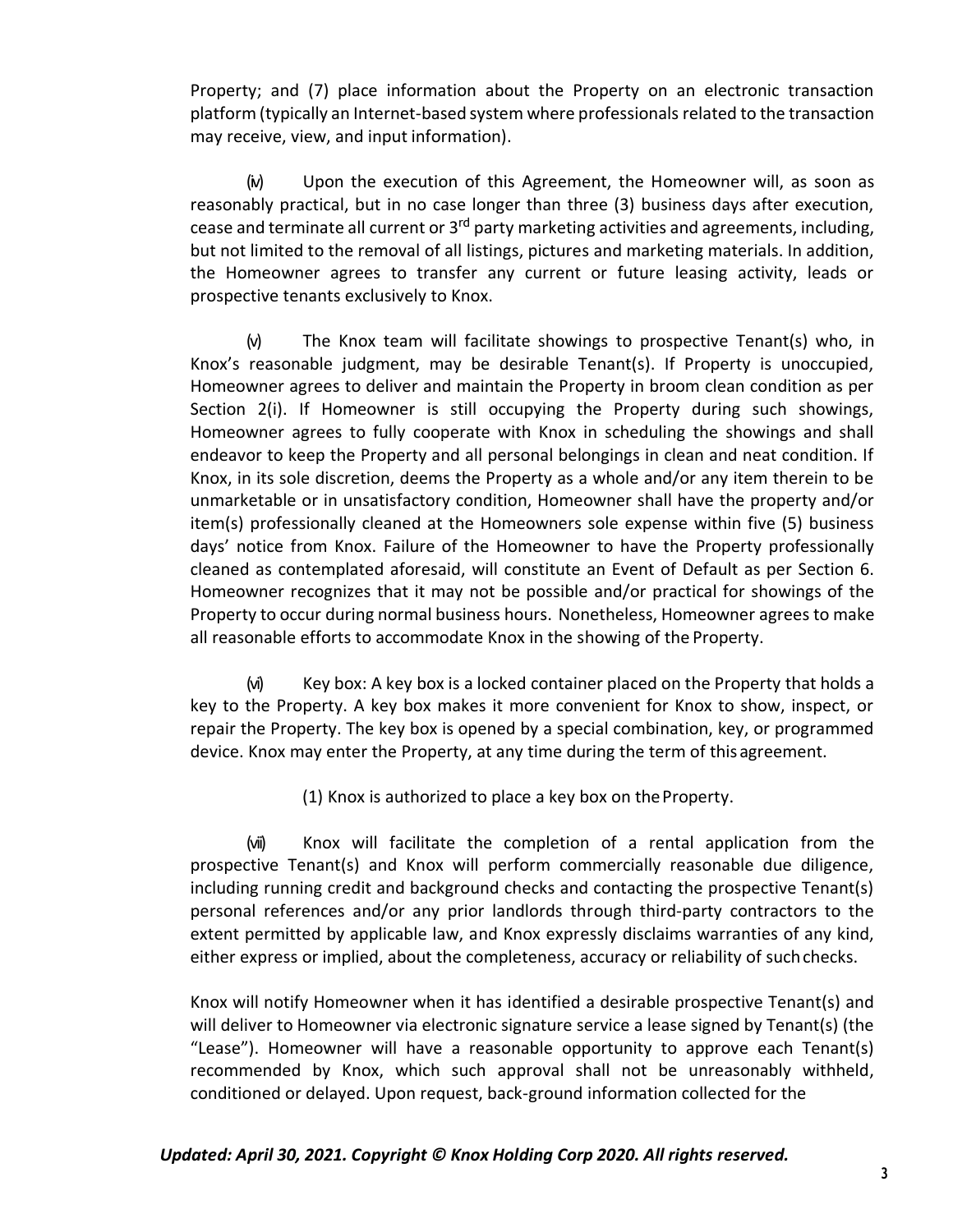prospective Tenant(s) will be presented. Homeowner may also request, and Knox will provide a list of comparable rentals for review. The Lease will be presented on Knox's standard form. Homeowner will have two (2) business days to review and/or have reviewed by an attorney at Homeowner's sole expense, to countersign and return the Lease to Knox. Knox will collect the first month's rent and security deposit from the Tenant(s) at the time Tenant(s) signs and returns the Lease.

(viii) Knox will coordinate the move-in process and verify the transition of utilities with each Tenant(s).

b. Establish Reserve. The Homeowner agrees to establish a reserve for the purpose of funding expenses on the Property as and when required. The minimum reserve amount is Three Thousand Dollar (\$3,000) and will be based on the estimated dollar value of two (2) to three (3) months of operating expenses for the Property as recommended. (the "Reserve"). Homeowner agrees that Homeowner shall pay Knox for deposit into Reserve the amount, as calculated upon execution of this agreement. In addition, Homeowner agrees the Net Income (as defined in Section 2(k) below) shall remain in Reserve. This will establish the minimum amount to be held in Reserve for the Property during the term of this Agreement (the "Minimum Reserve").

Together with the Minimum Reserve, Homeowner shall deposit into the Reserve the actual or estimated cost (depending on whether the work has been completed) of the Initial Prep. In the event the Initial Prep has not yet been completed prior to funding of the Escrow, Homeowner shall deposit into Reserve the amount of the estimate of the cost of such work, as determined in Section  $2(a)(i)$  above. In the event the actual cost of the Initial Prep is higher than such estimate, Homeowner shall within five (5) business days following Knox's delivery of an invoice(s) for the completed Initial Prep showing such cost, deposit into the Reserve the amount necessary to fully pay for the Initial Prep.

If the Property becomes vacant during the Term of the Agreement, Knox shall use the Reserve to pay for the Home Expenses.

c. Replenishment of Reserves. Once the Minimum Reserve is funded, Homeowner will not be required to make any further deposits into the Reserve, except in the eventof:

- $(i)$  the need for a Major Repair as set forth in Section 2(j) below
- (ii) any time the Reserve falls below half the Reserve Minimum.

If at any time, the Reserve falls below half the Reserve Minimum, Homeowner shall deposit into Reserve the difference between the Reserve Minimum and the current balance.

d. Information Transfer.

(i) Expenses. Within five (5) business days of executing the Agreement, Homeowner shall provide Knox with current copies of all mortgage statements, real estate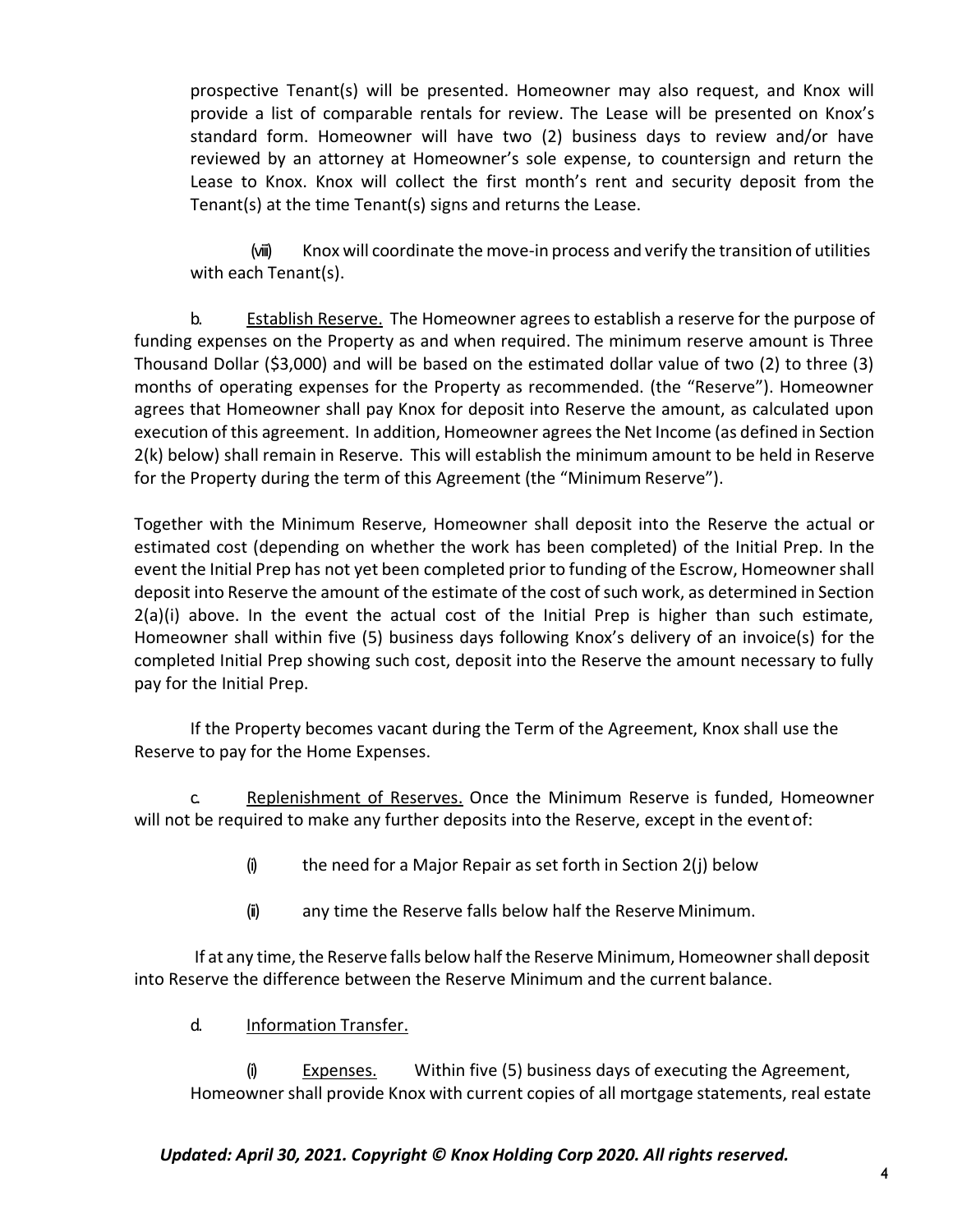tax bills, special assessments, condominium and HOA statements, utilities bills, and any other information for the subject Property reasonably requested by Knox, in order to determine all carrying costs associated with the Property (collectively, "Home Expenses"). Homeowner hereby represents and warrants that all such information provided to Knox to determine the Home Expenses shall be accurate, comprehensive, and when taken together, will include all regularly scheduled expenses associated with the Property.

(ii) Insurance. Within five (5) business days of the execution of the Agreement, Homeowner will provide all requested information for establishing current insurance with Knox.

(iii) Current Occupants. Within five (5) business days of execution of the Agreement, Homeowner shall provide Knox with current contact information for all Tenant(s), if applicable, who currently reside in any of the units. Contact information shall include full name, email, and telephone number. Homeowner will also provide copies of all active leases for all currently leased units. If a Tenant(s) resides in a unit without a lease in place, homeowner will provide all details of such occupancy.

#### e. Collect Rent; Pay Home Expenses; Prepare Statements.

 $(i)$  Knox shall collect all rents and all sums due from Tenant(s), whether these rents are for a pre-existing lease or a new Lease, and place such sums into Homeowner's Reserve account. After the Transition Date, if Homeowner receives any rent payments from any Tenant(s) during the Term of this agreement, Homeowner will forward and pay these amounts to Knox for deposit into Homeowner's Reserve. Tenant(s)'s security deposit shall be held in an escrow account in accordance to state and federal law and may be held and administered by a third party.

(ii) Knox will pay all the expenses from the Reserve on Homeowner's behalf. Knox shall deduct from Reserve all costs related to such regular maintenance, minor repairs and support services, including without limitation all labor, materials, and professional services ("Home Expenses").

(iii) Knox shall prepare and deliver to Homeowner a quarterly statement detailing the flow of funds in and out of Reserve and a description of interactions with Tenant(s) during that quarter when available (each, a "Statement").

f. Transition Date. Knox will communicate with homeowner to establish a date ("Transition Date") after which Knox will collect rent and pay expenses and Homeowner will cease collecting rent and paying expenses.

g. **Onboarding Period.** Onboarding Period is defined as time between execution of this agreement and the Transition Date. During the Onboarding Period, Homeowner will be responsible for paying all Property expenses and collecting rent.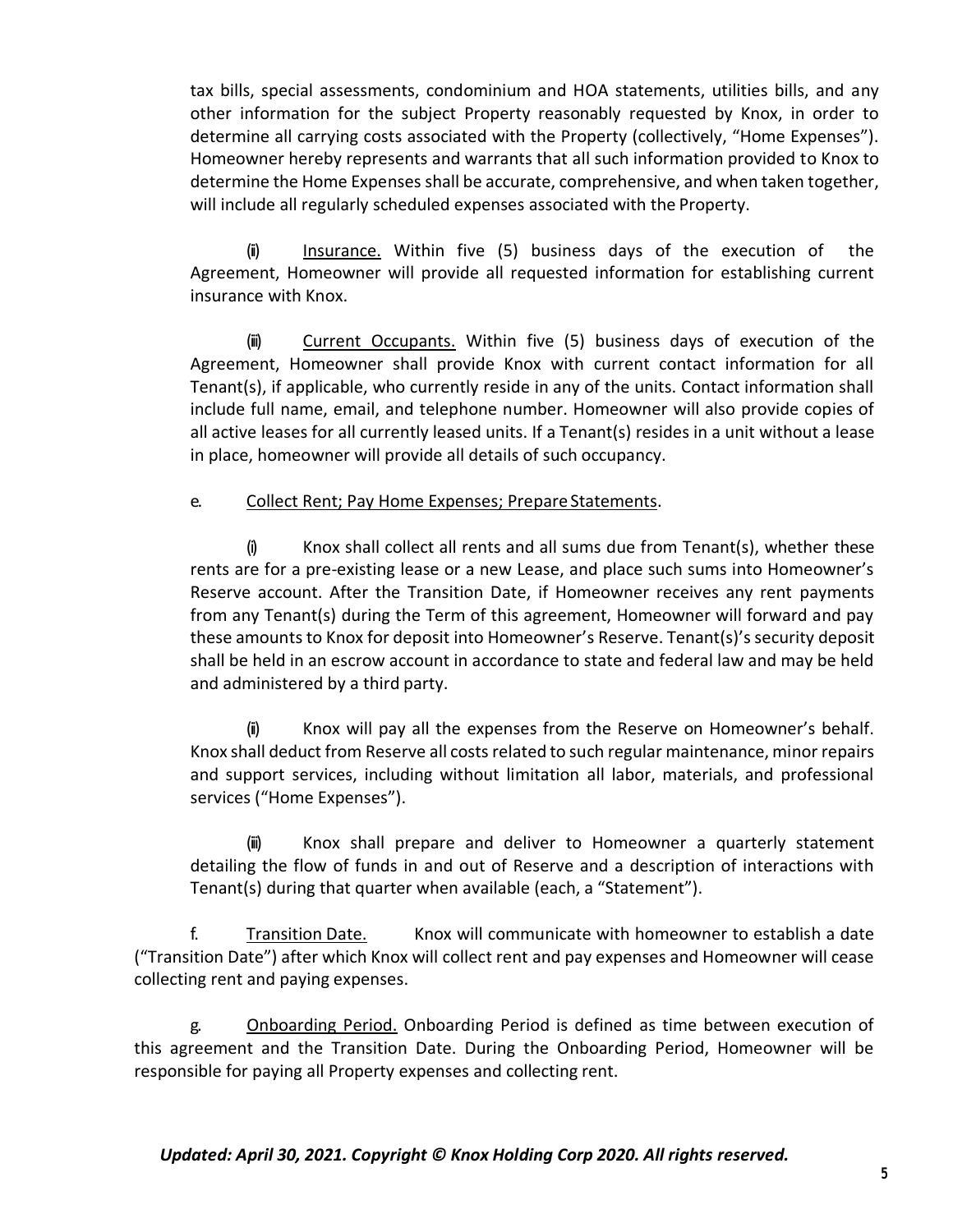h. Tenant Communication. Homeowner understands and agrees that imperative to the Knox model for maximizing income potential for the Homeowner from the Property is, among other things, a single point of contact for Tenant(s) to ensure a smooth, reliable, and consistent experience in the Property. Homeowner agrees that establishing a single line of communication between Knox and the Tenant(s) is imperative. Therefore, Homeowner agrees to cease direct communications with all Tenants as of the Transition Date of this Agreement except at the request and direction of Knox. Should the Tenant contact Homeowner, Homeowner shall immediately redirect these communications to Knox. Homeowner agrees to assist Knox, upon request, in obtaining signed leases with all current occupants.

i. Maintain the Property. During the term of the Agreement, Knox shall be responsible for facilitating the maintenance of the Property, including the scheduling of regular maintenance and minor repairs, and for being the point of contact for Tenant(s) in all matters relating to the Property. Maintenance will be performed by 3<sup>rd</sup> parties at Homeowner's expense and Knox shall pay for these expenses from Reserve. Knox will staff a phone and email support line for Tenant(s).

j. Manage Repairs and Replacement. Any required repairs or replacements costing in excess of one thousand dollars (\$1,000) shall be defined as a major repair ("Major Repair"). Upon becoming aware of the need for a Major Repair for the Property:

(i) Knox will deliver written notice to Homeowner of such need, together with an estimate from a licensed contractor qualified to perform such Major Repair. Homeowner shall, within ten (10) days of its receipt of such estimate, deposit the cost of the Major Repair as shown on the estimate into Reserve in accordance with Section 2(c). Knox shall manage the contractor's performance of the Major Repair and shall pay all invoices from the Reserve that the Homeowner deposited for such purpose. If the Major Repair costs more than the amount set forth on the estimate due to unforeseen circumstances or force majeure, Homeowner shall deposit an amount to cover such excess within five (5) days of its receipt of written notice of such increased cost from Knox. All warranties covering such Major Repairs shall be issued in the Homeowner's name. Knox will use commercially reasonable efforts to ensure that such Major Repair is completed in a good and workmanlike manner and in compliance with applicable laws, but Knox makes no representation whatsoever with regard to either any particular contractor or its performance of any work, and absent gross negligence or intentional misconduct by Knox, Knox shall have no liability whatsoever for such contractor's work.

(ii) Homeowner may choose to have an estimate from a qualified contractor of their choosing to perform such Major Repair. If the Homeowner chooses to proceed with their estimate and contractor, Homeowner shall, within ten (10) days of its receipt of such estimate, deposit the cost of the Major Repair as shown on the estimate into Reserve in accordance with Section 2(c). Homeowner shall manage the contractor's performance of the Major Repair and Knox shall pay all invoices from the Reserve Homeowner deposited for such purpose. If the Major Repair costs more than the amount set forth on the selected estimate, Homeowner shall deposit an amount to cover such excesswithin five (5) days of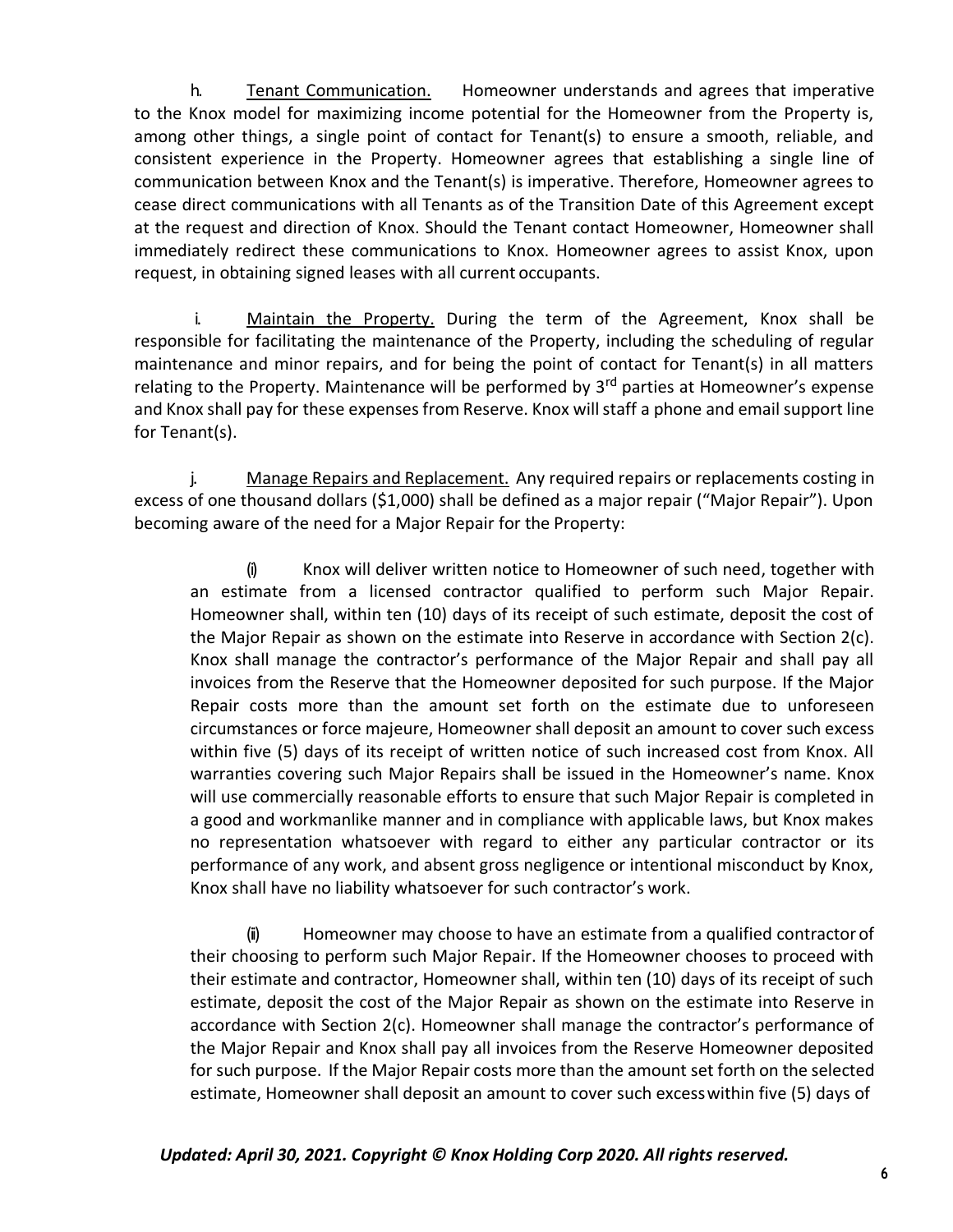its receipt of written notice of such increased cost from contractor or Knox. Knox shall have no liability whatsoever for such contractor's work, quality or performance.

k. Quarterly Net Income Distribution. All amounts deposited into Reserve in excess of the sum of: (i) Home Expenses; (ii) the costs of maintenance and repairs as set forth in Sections 2(d)(i) above incurred; (iii) Knox's Service Fee (as defined in Section 3 below) and (iv) additional deposits to the Reserve to maintain the Minimum Reserve (defined as "Net Income"), shall be remitted to Homeowner on a quarterly basis.

l. Manage Tenant(s) Defaults. In the event Tenant(s) breaches the terms of its Lease beyond applicable notice and cure periods, Knox will pursue legal remedies on behalf of Homeowner (and in Homeowner's name), including without limitation initiating summary process proceedings. Homeowner hereby grants to Knox the right and authority to initiate and pursue such remedies, the costs of which (including without limitation court costs and reasonable attorney's fees) will be included in Home Expenses. Homeowner agrees to cooperate with Knox in the pursuit of such remedies, including but not limited to the execution and filing of court documents. Upon eviction of Tenant(s) and retaking possession of the Property unencumbered by the Lease, Knox will pursue a new Tenant(s) for the Property as described in the Agreement

3. *Knox Fee*. In consideration for the Services provided by Knox and described herein, Knox shall retain ten percent (10%) of the gross rents received, whether by Homeowner or Knox, for the Property ("Knox's Service Fee") during the Term. The Knox Service Fee shall be deducted on a monthly basis from the Reserve. If a unit is already rented as of the Execution Date, during any full calendar month during the Onboarding Period, Knox will deduct its Service Fee based on the amount of rent collected by the Homeowner per the terms of the existing lease, whether actually collected or not. Homeowner agrees it shall reasonably cooperate with Knox during the initial funding of the Reserve and thereafter to enable Knox to debit the Knox Service Fee from Homeowner's bank account on a monthly basis, or if following termination of the Agreement, the Knox Service Fee due if Homeowner leases the Property to an existing or former Tenant(s) per Section 5(A)(i).

### 4. *Conveyance of Property During Term*.

A. If the property sells during the term of this agreement, this agreement shall survive the transaction and the new owner will assume the responsibilities herein, unless terminated in accordance with Section 5.

B. In the event Homeowner elects to place the Property on the market forsale during the term of this agreement, upon written notice to Knox, Homeowner may retain Knox as the exclusive sales listing agent. In the event Knox secures a purchaser and a sale is consummated, Knox shall be due a commission of five (5%) percent of the sales price of the Property, payable at closing and which may be split with the buyer's broker if necessary. Knox will present the Homeowner with and the Homeowner shall execute an exclusive right to sell real estate listing agreement. Homeowner hereby authorizes and instructs the disbursing agent at closing to pay the full commission as set forth in this paragraph to Knox out of the proceeds of the sale prior to the payment of any such funds to the Homeowner.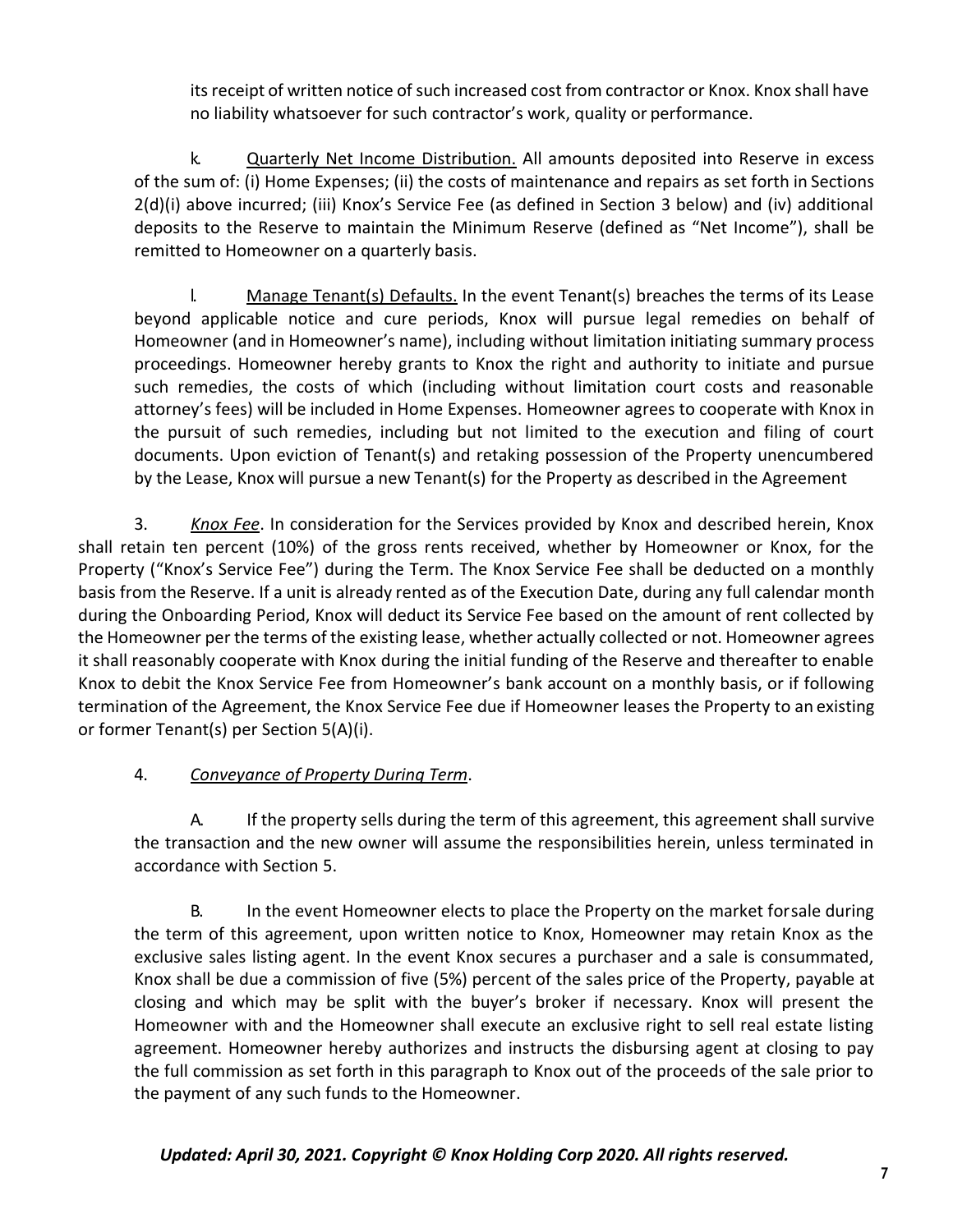### *5. Termination.*

A. Without limiting Knox's rights specified below, Knox may terminate this Agreement for convenience at any time by giving you thirty (30) days' notice via email to your registered email address.

B. In the event the Property remains vacant for a period of ninety (90) consecutive days, Knox may within its sole discretion terminate the Agreement.

C. After the Initial Term. Homeowner may terminate the Agreement by providing written notice to Knox no later than six (6) months prior to the expiration of the then-current lease term for the Property. In the event of such termination, Knox will render to Homeowner an accounting of all funds of Homeowner held in Reserve and reflecting the balance of income and expenses on the Property as of the date of termination (the "Final Statement"). Knox will promptly cause any remaining funds held in Reserve, less any fees and Home Expenses then outstanding, to be paid to Homeowner.

D. Early Termination by Homeowner. Termination of this Agreement by Homeowner prior to the initial term is prohibited unless agreed upon by both Knox and Homeowner in Writing. Knox, in its sole discretion, will evaluate the circumstances for the termination request and promptly determine the validity of the request. Homeowner acknowledges that, upon approval of an early termination request, it agrees to pay Knox an amount equal to the total of Knox's Service Fees expected during the remainder of the initial term or the expiration of the then-current lease term, whichever is greater ("Termination Fee").

(i) The Termination Fee will be paid from the Reserve account. Homeowner agrees, that if the Termination Fee is greater than the Reserve fund at the date of termination, the Homeowner will transfer funds into the Reserve to cover the entire shortfall.

6. *Events ofDefault*. Any of the following shall be an Event of Default by Homeowner, entitling Knox to the exercise of the non-cumulative remedies set forth in Section 7 and available at law and in equity:

A. Failure to fund any portion of the Reserve or consistent failure to maintain the Minimum Reserve as required herein or to remit Knox's Service Fee as required hereunder within five (5) days of the date when the same is due;

B. Failure to timely vacate the Property in the condition required hereunder on or before the day agreed to In Writing with Knox;

C. Contacting or encouraging another related or unrelated party to contact a current or prospective Tenant(s) with or without the intention of subverting any provision of the Agreement or the express terms of this Agreement;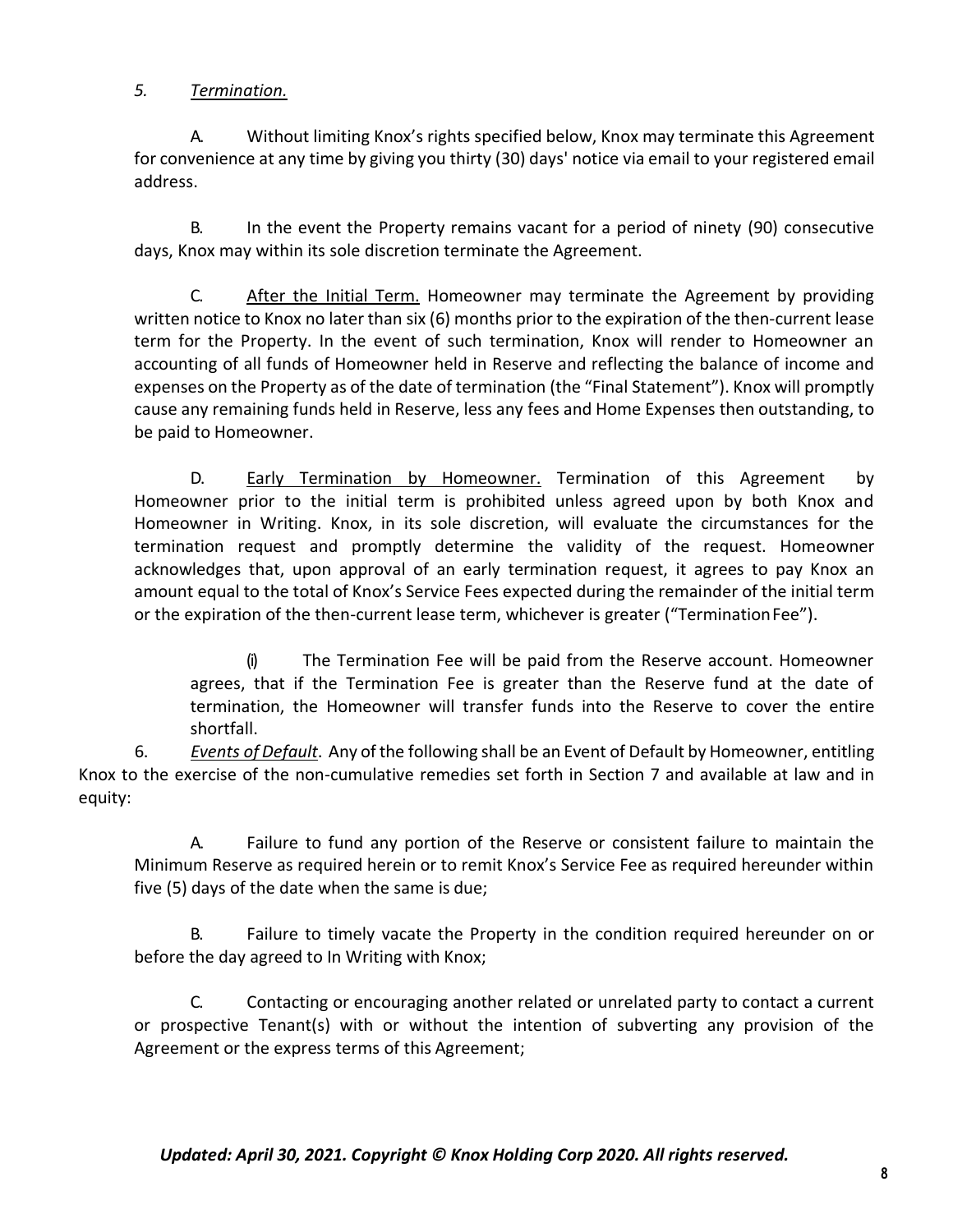D. Entry into or onto the Property for any reason during the term of any Tenant(s) Lease by Homeowner or any agent, contractor, or family member of Homeowner without authorization from Knox, which such authorization shall not be unreasonablywithheld;

E. Failure to perform any other obligation hereunder when such failure continues and is not cured for ten (10) days following written or electronic notice from Knox of the existence of such failure.

F. If Homeowner has materially breached its obligations under these Terms, the Payments Terms, our Policies or Standards;

G. If Homeowner has violated applicable laws, regulations or third-partyrights;

H. Providing inaccurate, fraudulent, outdated or incomplete information of anykind;

I. Knox believes in good faith that such action is reasonably necessary to prevent fraud or other illegal activity.

J. Unreasonably withholding, conditioning or delaying the approval of a prospective Tenant.

7. *Remedies*. Following an Event of Default, Knox may terminate this Agreement upon written notice to Homeowner. Thereafter, Knox will prepare and forward the Final Statement to Homeowner, and thereafter may retain from Reserve, as liquidated damages for such default by Homeowner, an amount equal to the Termination Fee as well as all out of pocket expenses. In addition, in the event of any failure of Homeowner to remit Knox's Termination Fee when due and payable, Knox may pursue all remedies available under this Agreement, including a request through arbitration for the filing of a mechanics' lien on the Property, if available in the state where the Property is located, until such time as Homeowner shall pay all sums due to Knox.

8. *Equitable Remedies*. Homeowner acknowledges and agrees that (a) a breach or threatened breach by Homeowner of any of its obligations would give rise to irreparable harm to Knox for which monetary damages alone will not be an adequate remedy and (b) in the event of a breach or a threatened breach by Homeowner of any such obligations, Knox shall, in addition to any and all other rights and remedies that may be available to Knox at law, at equity or otherwise in respect of such breach, be entitled to request through arbitration equitable relief, including a temporary restraining order, an injunction, specific performance and any other relief that may be available without any requirement to post a bond or other security, and without any requirement to prove actual damages or that monetary damages will not afford an adequate remedy. Homeowner agrees that such party will not oppose or otherwise challenge the appropriateness of equitable relief or the decision by an arbitrator granting equitable relief, in either case, consistent with the terms of this Section.

9. *Insurance Review*. Homeowner agrees that upon commencement of the Term, Knox will review Homeowners existing property damage and liability insurance policies covering the Property. Based on Homeowner's needs and the use of the Property as an income property, Knox will either propose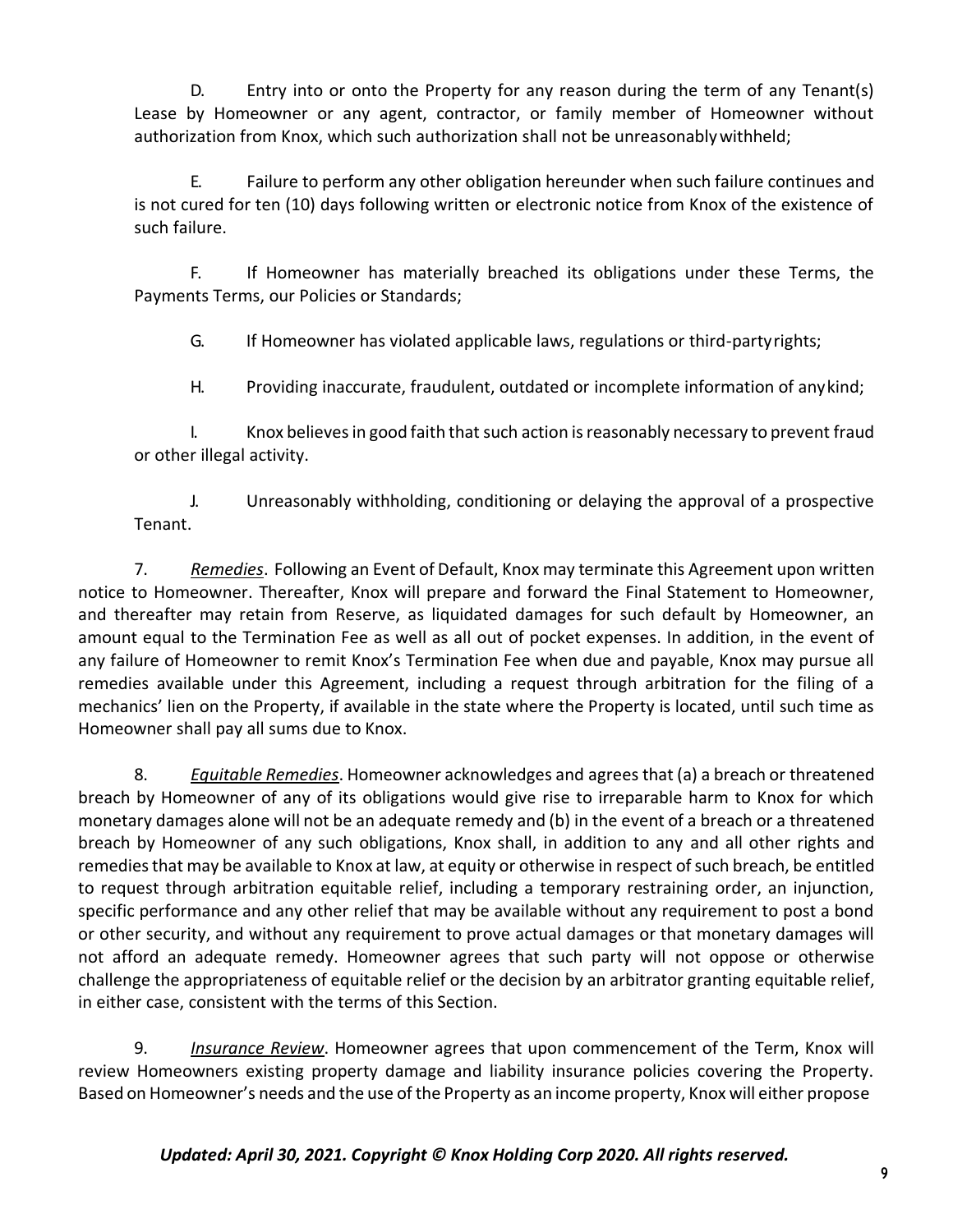a new insurance solution to include appropriate levels of casualty and general liability coverage or Knox will become the broker of record of the existing policy. In either case, such policy will include where applicable and without limitation, specific endorsements applicable to the Property, as well as supplemental flood insurance, earthquake coverage, fire insurance and additional liability insurance for Homeowners with pools.

Homeowner agrees to provide Knox with any and all requested information in order to complete this insurance review within five (5) business days of written or electronic request. Knox shall pay the premiums for Homeowner's new or existing policies from the Reserve.

10. *Insurance Producer*. Homeowner agrees that Knox shall act as itsinsurance producer. Knox will use commercially reasonable efforts to secure appropriate coverage for Homeowner and Property, but shall incur no liability whatsoever in the event such policy is not available or cannot be procured or if any claim is denied by the respective insurer or insurers ("Insurance Program"). Knox represents that it is duly licensed to perform such insurance producer services in the State where the Property is located. Knox will analyze available insurance solutions throughout the Term and market a portfolio of policies to various insurers to secure the most competitive terms and premiums for Homeowners. Homeowner hereby grants Knox the authority to act as its insurance producer for this purpose, including presentation of different insurance solutions throughout the Term. As a result of the insurance analysis contemplated herein, The Homeowner hereby consents to the reassignment by Knox of the insurance coverage to a new carrier if Homeowner receives equal or greater coverage at an equal or lower cost.

11. *Homeowner Representations and Warranties*. Notwithstanding anything to the contrary herein, the Homeowner alone is responsible for identifying, understanding, and complying with all laws, rules and regulations that apply to their Property. Homeowner is alone responsible for identifying and obtaining any required certificates, licenses, permits, or registrations for their Property (This is not an allinclusive list). If you have questions about how local laws apply to your property and its compatibility with the Knox Program you should always seek legal guidance.

Homeowner represents and warrants that (i) Homeowner has provided and will continue to provide complete and accurate information about the Property (such as description, location, and availability), (ii) Homeowner has disclosed and will continue to disclose any deficiencies, restrictions and requirements that apply, (iii) the Property complies and Homeowner will alone ensure that the Property continues to comply with all Federal, State and Local all laws, rules and regulations, (iv) Homeowner has obtained and will continue to update all required certificates, licenses, permits, or registrations for their Property (This is not an all-inclusive list); and (v) Homeowner has provided and will continue to provide on an on-going basis, any other pertinent information requested by Knox.

Homeowner further represents and warrants that entering into this relation by the execution of this Agreement will (i) not breach any agreements you have entered into with any third parties, such as a homeowner's association, condominium, or other agreements, and (ii) comply with all applicable laws (such as zoning laws), Tax requirements, and other rules and regulations (including having all required permits, licenses and registrations). As the Homeowner, you are responsible for your own acts and omissions and are also responsible for the acts and omissions of any individuals who reside at or are otherwise present at the Property.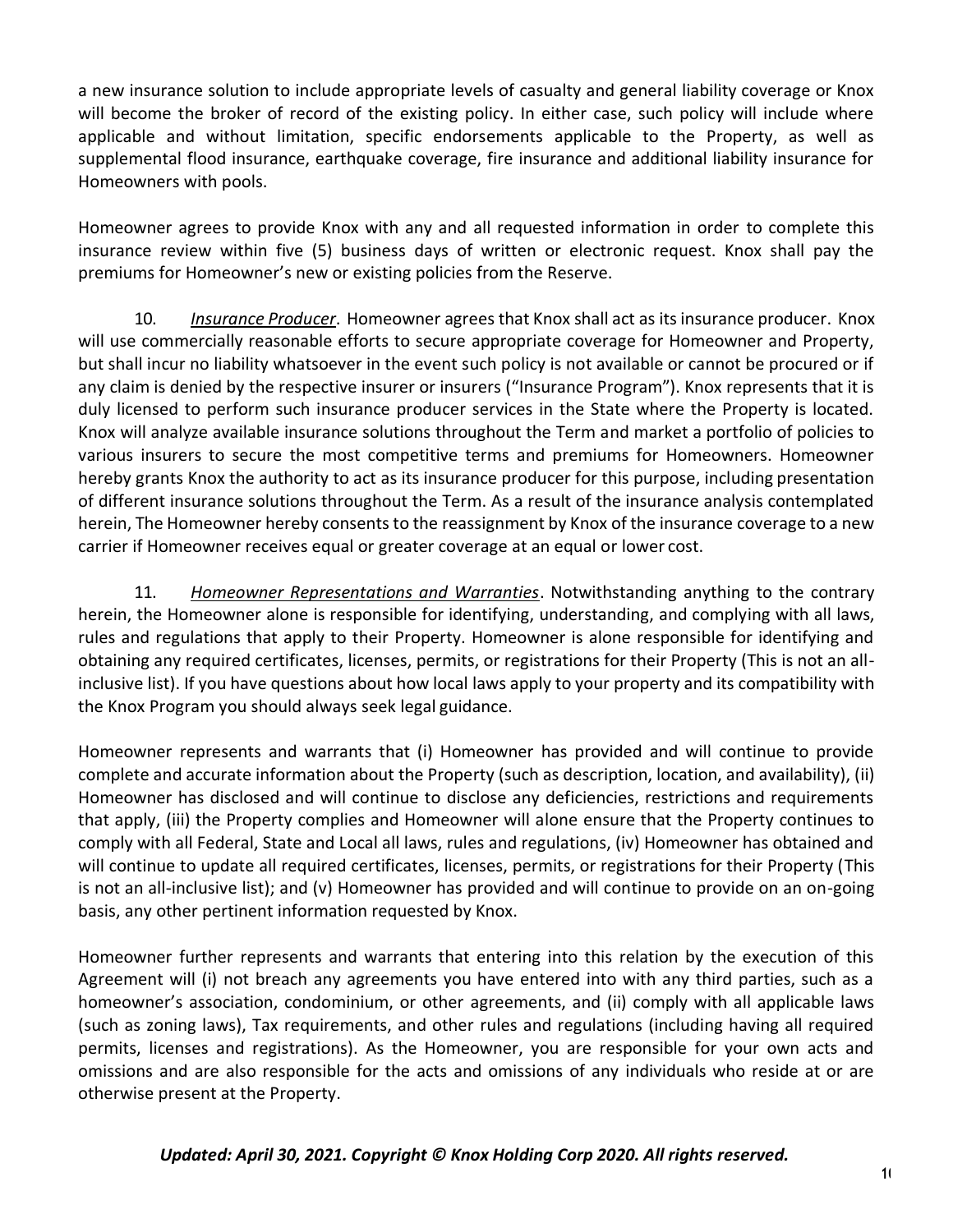If you choose to enroll with Knox, you do so voluntarily and at your sole risk. This Agreement is provided without warranty of any kind, either express or implied. You agree that you have had whatever opportunity you deem necessary to investigate Knox Services, laws, rules, or regulations that may be applicable to your Property you are receiving and that you are not relying upon any statement of law or fact made by Knox relating to this Agreement of their Property.

Homeowner hereby agrees to enroll in the KFOP described herein, subject to the terms of this MSA and the attached Terms and Conditions, and Knox agrees to provide the Services described herein for the benefit of Homeowner. The parties have caused this MSA to be executed by their duly authorized representatives as of the Effective Date.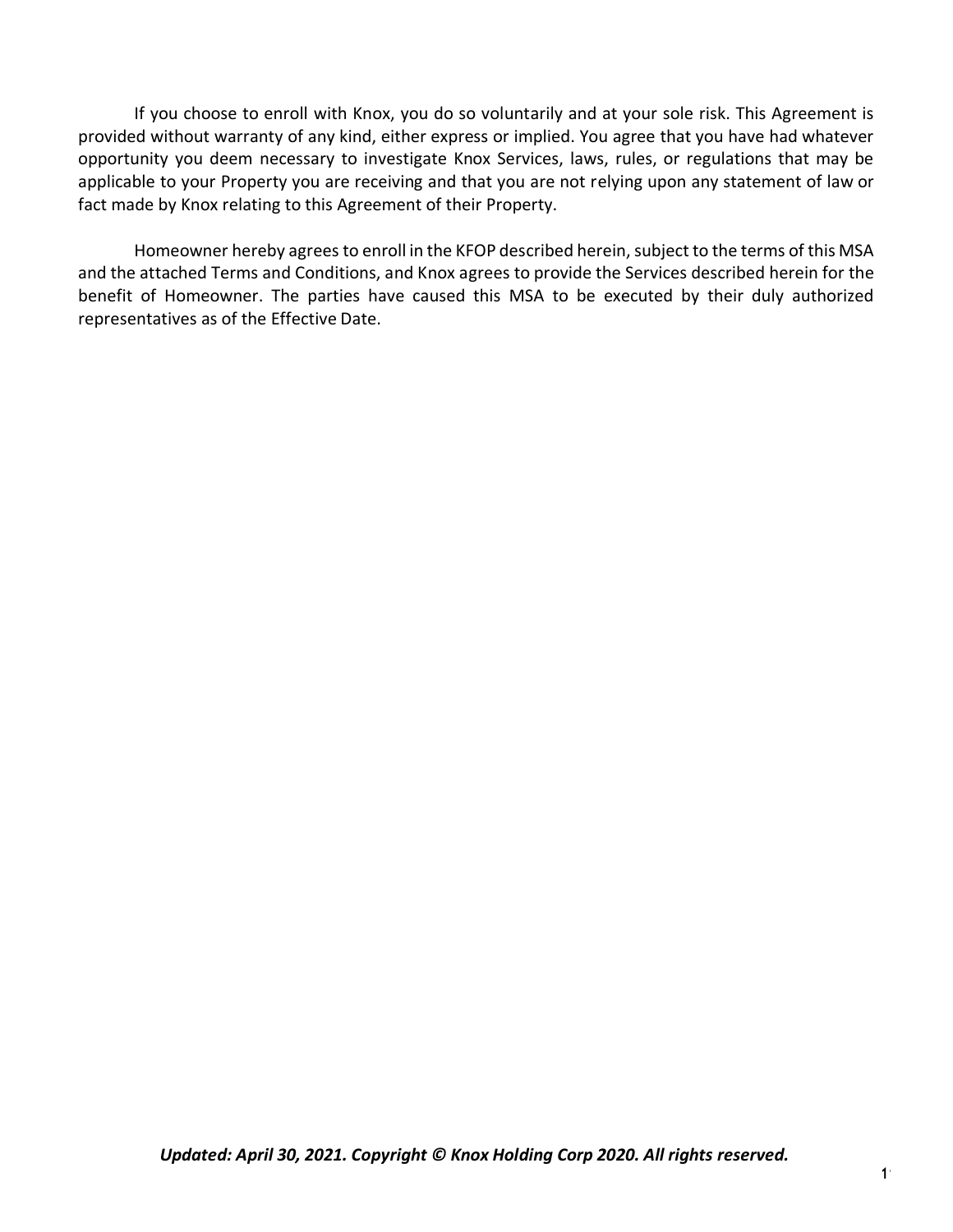### **EXHIBIT I**

# *Terms and Conditions*

The Knox Program

The Terms and Conditions("Terms and Conditions"), dated as of the Effective Date set forth in the MSA to which the Terms and Conditions are attached, is made by and between Knox and Homeowner (each as defined in the attached MSA). Notwithstanding the foregoing, in the event of any conflict between the MSA and these Terms and Conditions, these Terms and Conditions shall control. Capitalized terms used herein and not defined will have their respective meanings set forth in the applicable MSA.

### **1. DEFINITIONS**

*ACH* - Automated Clearing House, which is a network that coordinates electronic payments and automated money transfers. ACH is a way to move money between banks without using paper checks, wire transfers, credit card networks, or cash.

*Communications in writing -* All Communications in either electronic or paper format from Knox to Homeowner will be considered in "Writing."

*Home* - means the residence and the other improvements located on the Property owned by Homeowner and managed, to the extent set forth in this Agreement, by Knox.

*Transition Date* - refers to the date that Knox will become the sole point of contact for the Tenant(s) and begins facilitation of the KFOP Technology and Service Platform.

# **2. SERVICES**

2.1 *Services*. Knox shall provide Homeowner with subscription Services, including but not limited to The Knox Program as described in this Agreement for each Service, signed by Knox and Homeowner. All changes to this Agreement will be made In Writing in accordance with Section 8.14 of the Terms and Conditions.

2.2 Methods, Program Manager and Cooperation. Knox shall have sole discretion in the methods and staffing for providing the Services and may assign the performance of any portion of the Services to any subcontractor that Knox, in its sole discretion, deems qualified to perform various parts of the Services. Homeowner shall cooperate with Knox, provide Knox with accurate and complete information regarding the Home, provide Knox such assistance and access as Knox may reasonably request, and shall fulfill itsresponsibilities asset forth in the Agreement. Homeowner agrees to provide access to the Home to Knox personnel and subcontractors as necessary for Knox to perform the Services. Homeowner shall provide two (2) copies of all keys to all units, rooms, and locks within each property within 5 days of execution of this Agreement.

# **3. FEES; PAYMENTTERMS**

3.1 All necessary transfers of funds between Knox and Homeowner described in these Terms and Conditions and in the MSA will be made via electronic funds transfer. Homeowner hereby consentsto Knox's withdrawal from Homeowner's bank account of any and all sums for which Homeowner is responsible hereunder and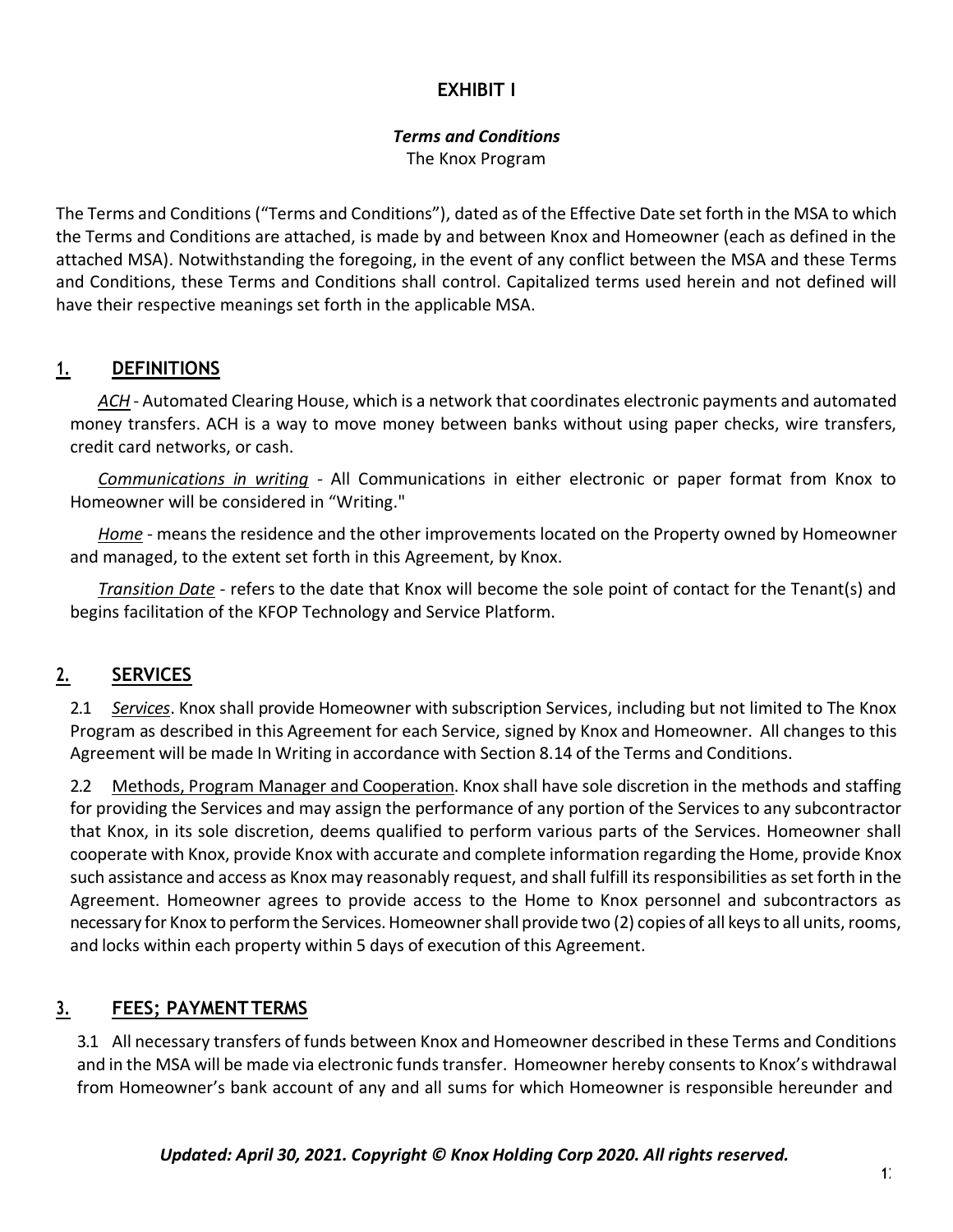under the MSA via ACH, using the account and bank routing numbers included on the form attached hereto as Exhibit A. Such consent by Homeowner is evidenced by Homeowner's execution of these Terms and Conditions. Homeowner shall complete the form attached hereto as Exhibit A and submit such information to Knox. Further, if at any time during the Term such account is closed or has insufficient funds to pay the expenses due from Homeowner as and when they become due and payable, Homeowner agrees to immediately provide all information required for a new form of ACH payment upon demand from Knox. Homeowner also hereby authorizes Knox to make deposits into its designated bank account.

3.2 *Taxes*. Homeowner shall be responsible for taxes levied on any transaction under this Agreement, including all federal, state, and local taxes, levies and assessments, excluding any tax based on Knox's income.

### **4. CONFIDENTIALITY**

4.1 *Confidential Information*. During the term of this Agreement, each party will regard any information provided to it by the other party as proprietary or confidential unless otherwise agreed. ("Confidential Information"). A party will not disclose the other party's Confidential Information to any third party without the prior written consent of the other party, nor make use of any of the other party's Confidential Information except in its performance under this Agreement. Homeowner expressly agrees that the terms and pricing of this Agreement are the Confidential Information of Knox, and Homeowner shall not disclose any information regarding the terms, pricing or details regarding the Knox Program to any third parties. Except as set forth in Knox's Privacy Policy, Knox will not disclose any personal details regarding Homeowner it receives during provision of the Services except to the extent reasonably necessary to fulfill its obligations under this Agreement. Homeowner acknowledges and agrees that it has received and had an opportunity to review Knox's Privacy Policy.

4.2 *Exclusions*. Information will not be deemed Confidential Information hereunder if such information: (i) is known prior to receipt from the disclosing party, without any obligation of confidentiality; (ii) becomes known to the receiving party directly or indirectly from a source other than one having an obligation of confidentiality to the disclosing party; (iii) is or becomes publicly known or otherwise publicly available, except through a breach of this Agreement (iv) is being disclosed to effectuate the terms of any agreement between Knox and the Homeowner; or (iv) is independently developed by the receiving party. The receiving party may disclose Confidential Information pursuant to the requirements of applicable law, legal process or government regulation, if it gives the disclosing party reasonable prior written notice to permit the disclosing party to contest such disclosure, and such disclosure is otherwise limited to the required disclosure.

### **5. LIMITED WARRANTY**

5.1 *Warranty and Remedy*. Knox warrants that Services will be provided with reasonable skill and care conforming to generally accepted industry standards and any specifications specified in the applicable Agreement. Homeowner must report any deficiency in Services to Knox In Writing within thirty (30) days of first becoming aware of such deficiency for this warranty to be effective. For any breach of the above timely warranty, Knox will, at its option and at no additional cost to Homeowner, provide remedial services necessary to enable the Services to conform to the warranty. Homeowner will provide Knox with a reasonable opportunity to remedy any breach and reasonable assistance in remedying any defects. The remedies set out in this subsection are Homeowner's sole remedies for breach of the above warranty.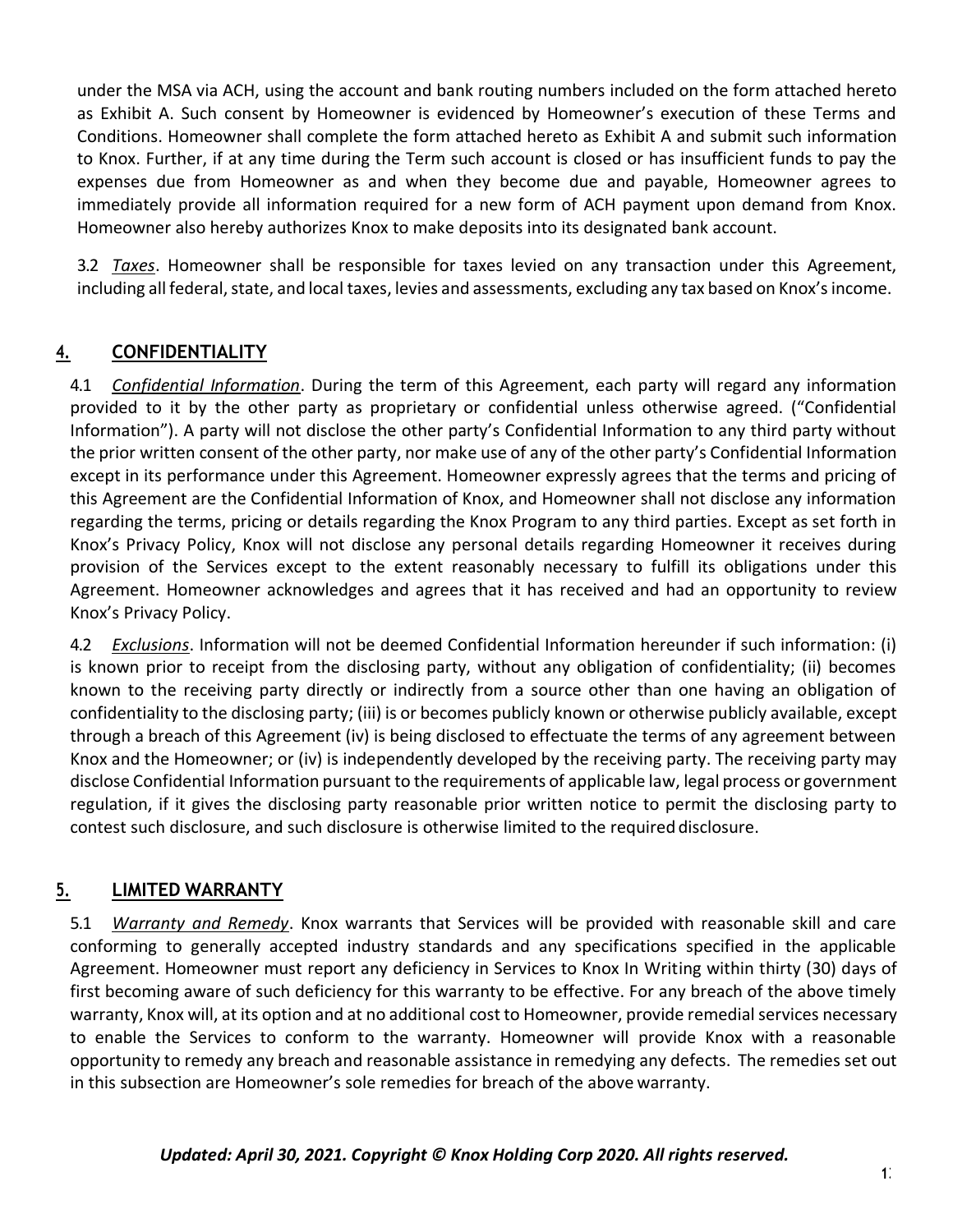5.2 *No Other Warranty*. THE ABOVE WARRANTY IS EXCLUSIVE AND IN LIEU OF ALL OTHER WARRANTIES EXPRESS, IMPLIED, OR STATUTORY, INCLUDING, BUT NOT LIMITED TO, THE IMPLIED WARRANTIES OF HABITABILITY, MERCHANTABILITY, TITLE, QUALITY, OR FITNESS FOR A PARTICULAR PURPOSE. FURTHER, KNOX MAKES NO REPRESENTATION, WARRANTY OR GUARANTY REGARDING INCOME OR RATE OF RETURN TO BE GENERATED BY THE SERVICES, THE VALUE OF HOMEOWNER'S HOME OR PROPERTY OR THE LIKELIHOOD THAT IT CAN BE LEASED FOR ANY PARTICULAR RENTAL AMOUNT.

5.3 *Representations of Homeowner*. The person or persons signing this Agreement on behalf of Homeowner hereby represents and warrants to Knox that (a) all persons or entities that own any interest in the Property and the Home have executed this Agreement on behalf of Homeowner, or that such signatories are otherwise legally authorized to bind the fee simple owner of the Home and Property (such as a trustee under declaration of trust or by power of attorney), (b) the execution of this Agreement by such signatories will not violate the provisions of any other agreement or covenant affecting the Home or the Property, including without limitation under the terms of any mortgage, deed of trust or any other document granting a security interest in the Home or Property or any of the fixtures attached thereto to any other party, and (c) the Home and the Property is in material compliance with all applicable laws, rules, regulations, bylaws, and orders issued by all federal, state and local governmental authorities having jurisdiction over the Home or Property (all "Laws"), including those related to the presence, release and/or remediation of hazardous materials on or emanating from Property and/or the Home. Homeowner understands and agrees that any misrepresentation or material untruth in any of the foregoing representations during the Term represents a material breach of this Agreement entitling Knox to any and all the remedies available at law and in equity on account of such breach.

#### 5.4 *Indemnity*.

A) Homeowner shall indemnify, hold harmless and defend Knox, its officers, trustees, directors, representatives, employees and agents against any loss, claim, liability, cause of action, suit (including without limitation reasonable accounting and attorney's fees), expenses, fees, judgments, of any kind or nature (all "Losses"), whether compensatory, direct, incidental, consequential or otherwise (i) incurred by Knox and caused by any condition or occurrence in the Home or on the Property appurtenant thereto during the Term (as hereinafter defined), including the presence of any dangerous condition or hazardous material (as such term in defined according to applicable law), including any claim of a third party, including but not limited to any Tenant(s), subtenant or other occupant of the Home, for any personal injury or property damage, except to the extent in each instance that such Losses are caused by the negligence or willful misconduct of Knox or any contractor, agent or employee of Knox, and (ii) incurred by Knox, its officers, trustees, directors, representatives, employees and agents as a result of Homeowner's breach of this Agreement or of any Program Enrollment Form. In the event the Homeowner is called to indemnify and/or hold harmless Knox, its officers, trustees, directors, representatives, employees and agents, Knox shall (i)maintain control over and/or have the right to participate in the defense and settlement of any claims, including non-monetary remedies such as injunctions or regulatory sanctions; and/or (ii) have the right to defend the claim at Homeowner's expense; and/or (iii)have the right to consent to any settlement(s) including remedies other than monetary damages or which requires any form of admission of wrong doing or culpable conduct. The Homeowners indemnity and hold harmless obligation shall survive termination of the term of the Agreement for a period up to the duration of the applicable statute of limitation(s) upon which the claim or claims arise.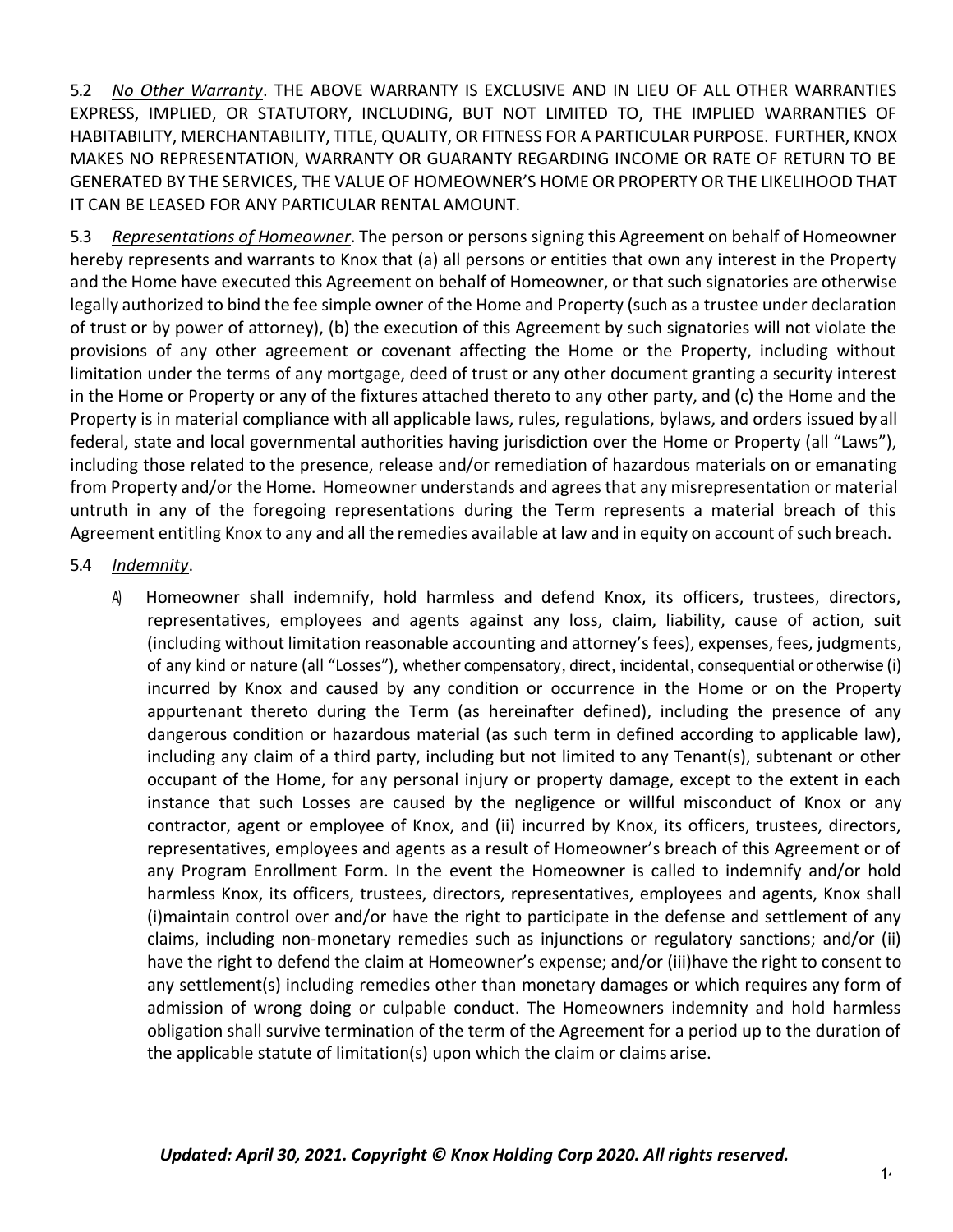B) Knox shall indemnify, hold harmless and defend Homeowner against any Losses incurred by Homeowner as a result of Knox's breach of the provisions of this Agreement or of any Program Enrollment Form.

5.5 Insurance. As part of the Knox Insurance Program, Knox will secure comprehensive property and liability insurance appropriate for the Home. More information regarding the Knox Insurance Program is set forth in the Insurance Enrollment Form.

### **6. LIMITATION OFLIABILITY.**

6.1 *CONSEQUENTIAL DAMAGE WAIVER*. EXCEPT AS MAY ARISEOUT OF EITHER PARTY'S BREACH OF SECTION 4, NEITHER PARTY WILL BE LIABLE TO THE OTHER OR ANY THIRD PARTY FOR LOSS OF PROFITS, OR SPECIAL, INDIRECT, INCIDENTAL, CONSEQUENTIAL OR EXEMPLARY DAMAGES, INCLUDING COSTS, IN CONNECTION WITH THE PERFORMANCE OF THE SERVICES, OR THE PERFORMANCE OF ANY OTHER OBLIGATIONS UNDER THIS AGREEMENT, EVEN IF IT IS AWARE OF THE POSSIBILITY OF THE OCCURRENCE OF SUCHDAMAGES.

6.2 *LIMITATION OF LIABILITY*. EXCEPT AS MAY ARISE OUT OF KNOX'S BREACH OF SECTION 2 OR KNOX'S INDEMNIFICATION OBLIGATIONS IN SECTION 5.4, THE TOTAL LIABILITY OF KNOX TO HOMEOWNER FOR ANY AND ALL CLAIMS AND DAMAGES UNDER THIS AGREEMENT, WHETHER ARISING BY STATUTE, CONTRACT, TORT OR OTHERWISE, WILL NOT EXCEED THE AMOUNTS PAID BY HOMEOWNER TO KNOX (AND NOT OTHERWISE REFUNDED) UNDER THIS AGREEMENT FOR THE SERVICES WHICH FORM THE SUBJECT OF THE CLAIM. THE PROVISIONS OF THIS AGREEMENT ALLOCATE RISKS BETWEEN THE PARTIES. THE PRICING SET FORTH IN EACH PROGRAM ENROLLMENT FORM FOR EACH SERVICE REFLECTS THIS ALLOCATION OF RISK AND THE LIMITATION OF LIABILITY SPECIFIED HEREIN.

# **7. TERM**

7.1 *Initial Term and Renewal*. Subject to earlier termination as provided herein, this Agreement shall have an initial term of one (1) year beginning upon the Effective Date and shall automatically renew for successive one (1) year periods, or if the Home is leased during the initial or any successive Term, the Term of this Agreement will automatically renew for a minimum of the length of time until the applicable lease term expires, plus available renewals, such that this Agreement shall not terminate during a lease term. Either party may terminate this Agreement in accordance with Section 5 of the MSA or immediately upon written notice in the event of a material breach of this Agreement by the other party that is not cured within thirty (30) days of written notice thereof from the other party. The parties' rights and obligations under Sections 2, 3, 4, 5, 6, 7 and 8 will survive termination or expiration of this Agreement.

7.2 *Other Termination*. In addition to termination set forth in Section 7.1 above, this Agreement shall terminate upon any of the following:

a. if all or substantially all the Home or the Property is condemned or acquired by eminentdomain;

b. if all or substantially all the Home is destroyed by fire or other casualty or if a portion of the Home is damaged by a casualty such that Knox reasonably estimates that the time required for restoration will be longer than ninety (90) days.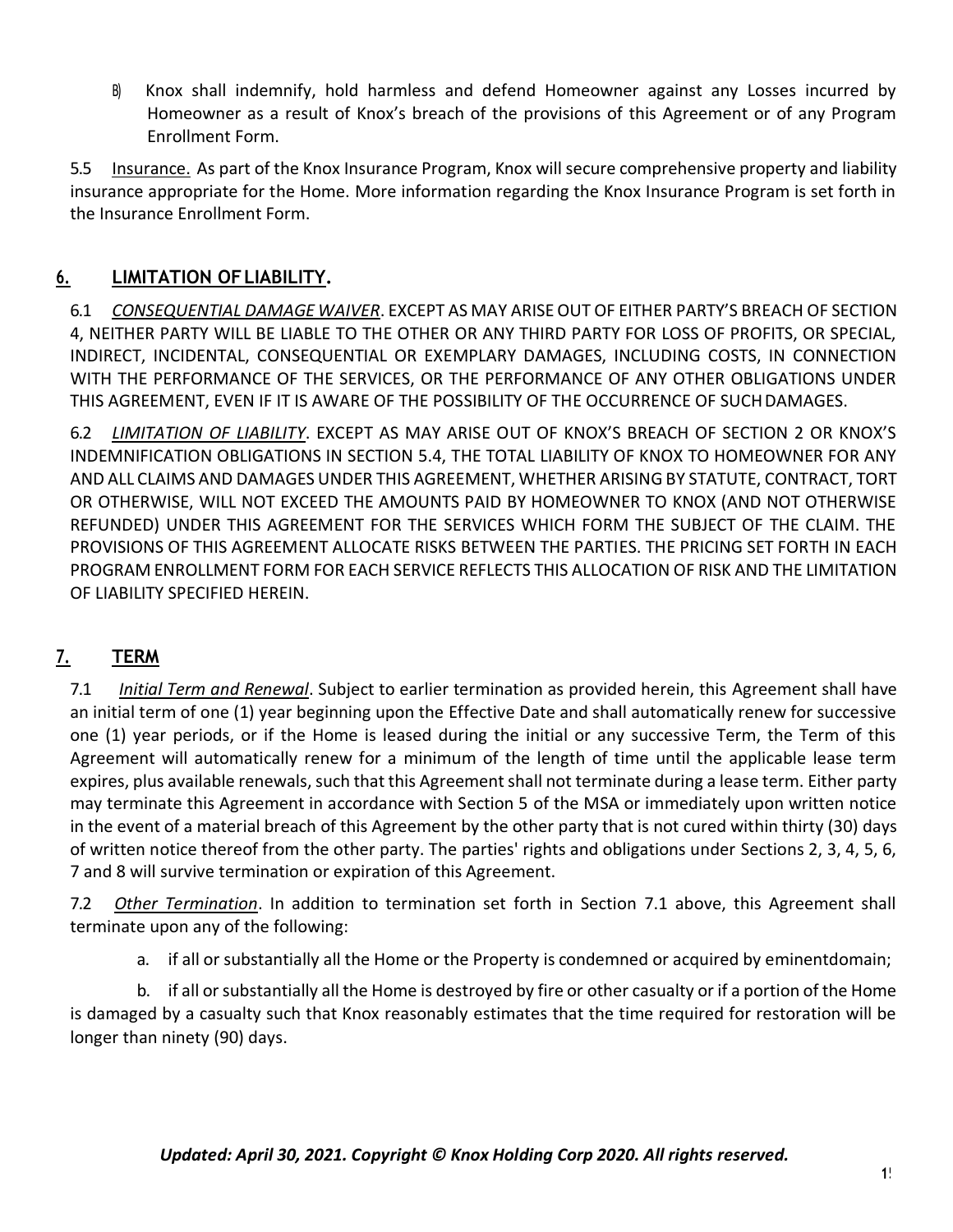### **8. GENERAL PROVISIONS**

8.1 *Entire Agreement and Controlling Documents*. This Agreement, including the attached Terms and Conditions, contains the entire agreement between the parties with respect to the subject matter hereof, and supersedes all proposals, understandings, representations, warranties, covenants, and any other communications(whether written or oral) between the partiesrelating thereto and is binding upon the parties and their heirs, successors and assigns. Only a written instrument that refers to this Agreement and the applicable Terms and Conditions, duly signed by the authorized representatives of both parties, shall amend this Agreement or such Terms and Conditions. This Agreement shall apply to all Services to which Homeowner subscribes.

8.2 *Assignment*. This Agreement shall be binding upon and for the benefit of Knox, Homeowner and their heirs, successors and permitted assigns. Knox may assign its interest and obligations in this Agreement as part of a corporate reorganization, consolidation, merger, or sale of substantially all its assets. This Agreement shall be binding upon the heirs and assigns of Homeowner. Except as expressly stated in this Agreement, neither party may otherwise assign its rights or delegate its duties under this Agreement either in whole orin part without the prior written consent of the other party, and any attempted assignment or delegation without such consent will be void.

8.3 *Governing Law; Jurisdiction*. This Agreement shall be governed by and construed in accordance with the laws of the Commonwealth of Massachusetts, USA without regard to its conflict of law provisions. Each party consents to, and agrees that each party is subject to, the exclusive jurisdiction of the state and federal courts of the Commonwealth of Massachusetts with respect to any actions for enforcement of or breach of this Agreement.

8.4 *Headings; Counterparts*. The headings to the sections of this Agreement are for ease of reference only and shall not affect the interpretation or construction of this Agreement. This Agreement may be executed via electronic signature or in multiple hard copy counterparts, each of which shall be deemed to be an original and all of which shall be deemed to be an original instrument. Once signed, any reproduction of this Agreement made by reliable means (e.g., photocopy, facsimile) shall be considered anoriginal.

8.5 *Relationship of the Parties*. Knox is an independent contractor and service provider, and nothing in this Agreement shall be construed as making Knox and Homeowner partners or joint ventures', or creating the relationships of employer and employee, master and servant, or principal and agent between them, for any purpose whatsoever. Except as expressly set forth in this Agreement or in any Program Enrollment Form, neither party shall make any contracts, warranties or representations or assume or create any obligations, express or implied, in the other party's name or on its behalf.

8.6 *Force Majeure*. Except for the obligation to make payments, nonperformance of either party shall be excused to the extent that performance is rendered impossible by strike, fire, flood, governmental acts or orders or restrictions, failure of suppliers, or any other reason where failure to perform is beyond the reasonable control of the non-performing party.

8.7 *Delays*. Homeowner acknowledges and agrees that if provision of any of Knox's scheduled Services as set forth in a MSA is delayed by more than Forty-Eight (48) hours by any act or omission of Homeowner, including but not limited to Homeowner's failure to make deposits as set forth in Section 2(b) of the MSA, Homeowner will compensate Knox for any additional work caused by such act or omission at Knox's then standard rates for the required personnel.

8.8 *Notices.* Any demand, notice, consent, or other communication required by this Agreement must be given In Writing (which may electronic) and shall be deemed delivered upon receipt when delivered via email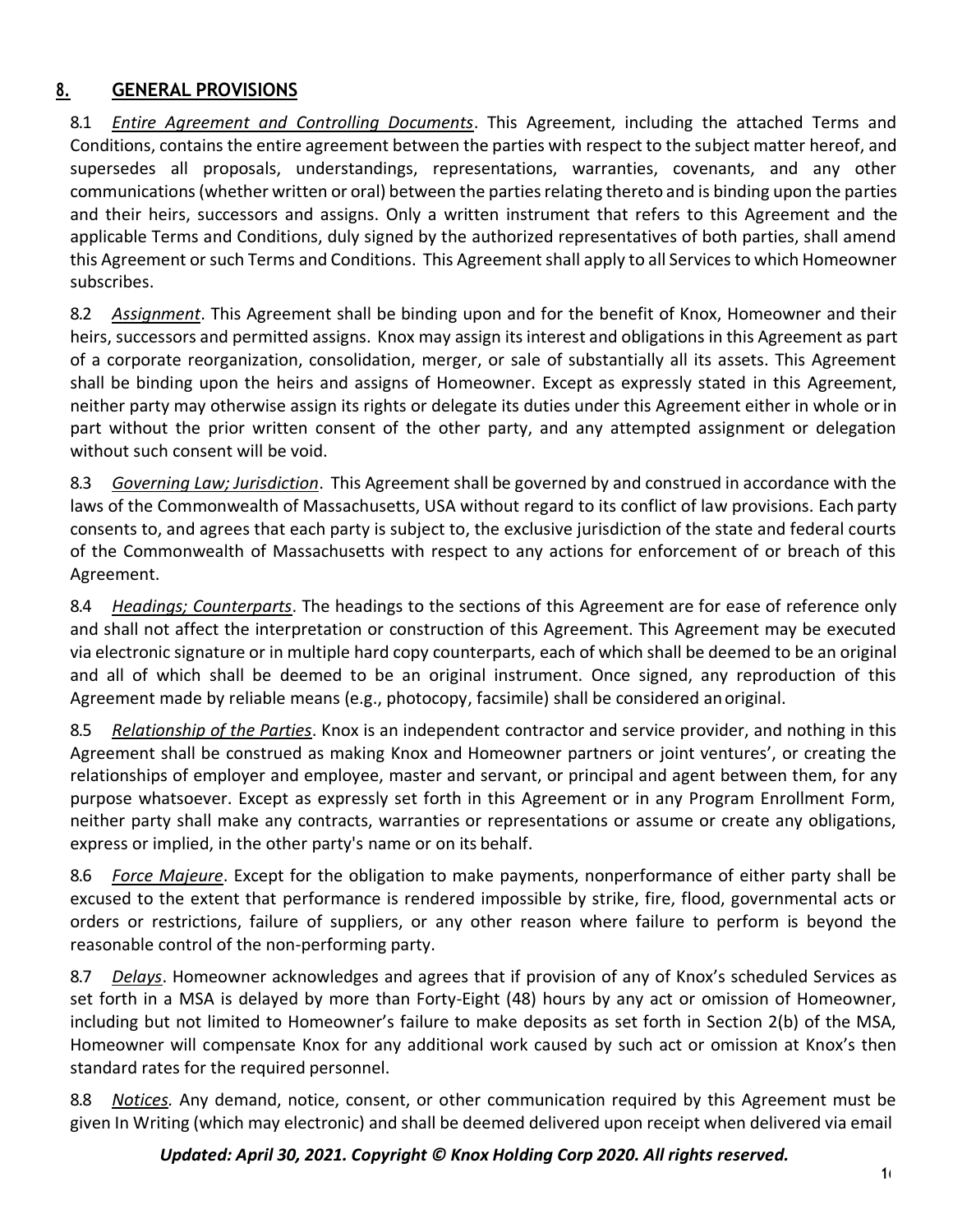or given in person, or upon confirmation of receipt following delivery by internationally recognized overnight courier service, in each case addressed to the receiving party at its address set forth above. Either party may change its address by giving written notice of such change to the other party. Homeowner and Knox agree that email correspondence sent to an email address provided by each party In Writing shall constitute proper notice hereunder.

8.9 *Waiver and Severability.* Performance of any obligation required by a party hereunder may be waived only by a written waiver signed by an authorized representative of the other party, which waiver shall be effective only with respect to the specific obligation described therein. The failure of either party to exercise any of its rights under this Agreement will not be deemed a waiver or forfeiture of such rights. The invalidity or unenforceability of one or more provisions of this Agreement will not affect the validity or enforceability of any of the other provisions hereof, and this Agreement will be construed in all respects as if such invalid or unenforceable provision(s) were omitted.

8.10 *Errors and Omissions*. Any inadvertent delay, omission, or error in complying with the Terms and Conditions of this Agreement shall not be held to relieve either party hereto from any liability, which would attach to it hereunder if such delay, omission, or error had not been made, provided such delay, omission, or error is rectified upon discovery.

8.11 *Modification of these Terms.* Knox reserves the rightto modify this Agreement at any time in accordance with this provision. If Knox makes changes to this Agreement, Knox will post the revised Agreement on the Knox platform and update the "Last Updated" date at the bottom of this Agreement. For material changes, Knox will also provide Homeowner with notice of the modifications by email at least thirty (30) days before the date they become effective.

- *8.12 Dispute Resolution.*
	- a. Mandatory Arbitration of Disputes: Homeowner and Knox each agree that any dispute, claim or controversy arising out of or relating to this Agreement or the breach, termination, enforcement, interpretation or validity thereof or the use of the KFOP, including any dispute relating to the arbitration provisions themselves (collectively, "Disputes") will be **resolved solely by binding individual arbitration and not in a class, representative or consolidated action or proceeding**. Homeowner and Knox agree that the U.S. Federal Arbitration Act governs the interpretation and enforcement of this provision, and that Homeowner and Knox are each waiving the right to a trial by jury or to participate in a class action. This arbitration provision shall survive termination of this Agreement.
	- b. Exceptions and Opt-Out: As limited exceptions to subsection (a) above: (i) Homeowner may seek to resolve a Dispute in small claims court in Suffolk County or in the Superior Court of Massachusetts, County of Suffolk, if all the requirements of the small claims court are satisfied; and (ii) Homeowner and Knox each retain the right to seek injunctive or other equitable relief from a state or federal court located in Suffolk County specifically to prevent (or enjoin) the infringement or misappropriation of our intellectual property rights. In addition, **you will retain the right to opt out of arbitration entirely and litigate any Dispute if you provide us with written notice** of your desire to do so by email a[t](mailto:operations@knoxfinancal.com) [operations@knoxfinancal.com](mailto:operations@knoxfinancal.com) within thirty (30) days following the date you first agree to this Agreement.
	- c. Conducting Arbitration and Arbitration Rules: The arbitration will be conducted by the American Arbitration Association ("AAA") under Arbitration Rules for the Real Estate Industry (the "AAA Rules") then in effect, except as modified by these Terms and Conditions. The AAA Rules are available at